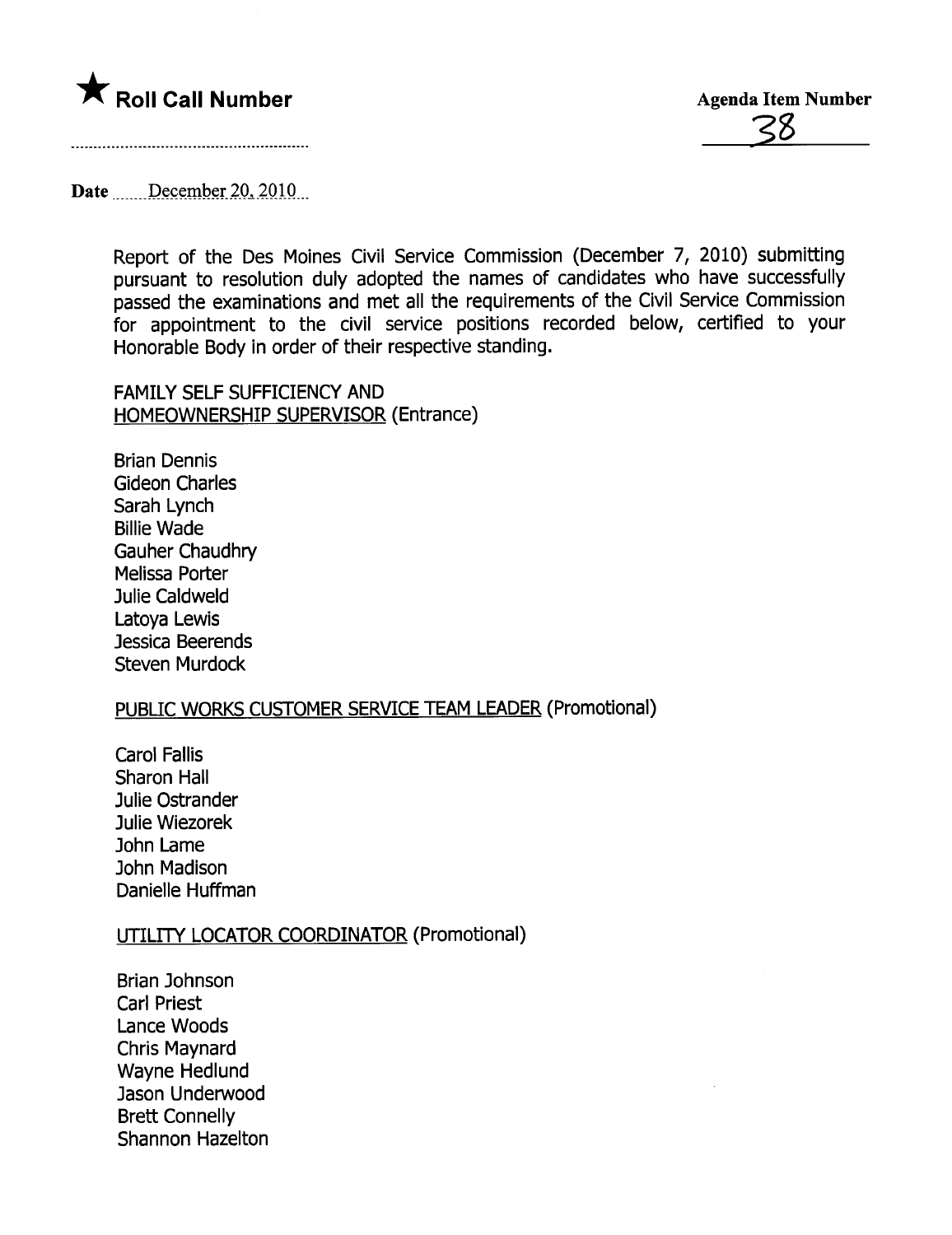# \* Roll Call Number Agenda Item Number 3i

Date  $December 20, 2010$ 

Page 2

### SENIOR PUBLIC SAFETY DISPATCHER (Entrance)

Kristine Hoffman Marcy Duntz Melissa Ovalle Carly Kirschner **Tiffany Allison** Jacob Simpson Wendy Brunell Mindy O'Donnell Eric Erickson Mindy Milligan Tami Bailff David Burns Kacie Schwake Joshua Davis Derek Knudsen Matt Schneider Jennifer Thomas John Joya Sherri Larimer Kathleen H McKelvey Lyndsay Hanson Paula Johnson Billy Lewis John Waechter Robert Bjork Jose Garcia Becir Selimovic Chris Austin Gina Fontanini Jacob Wenger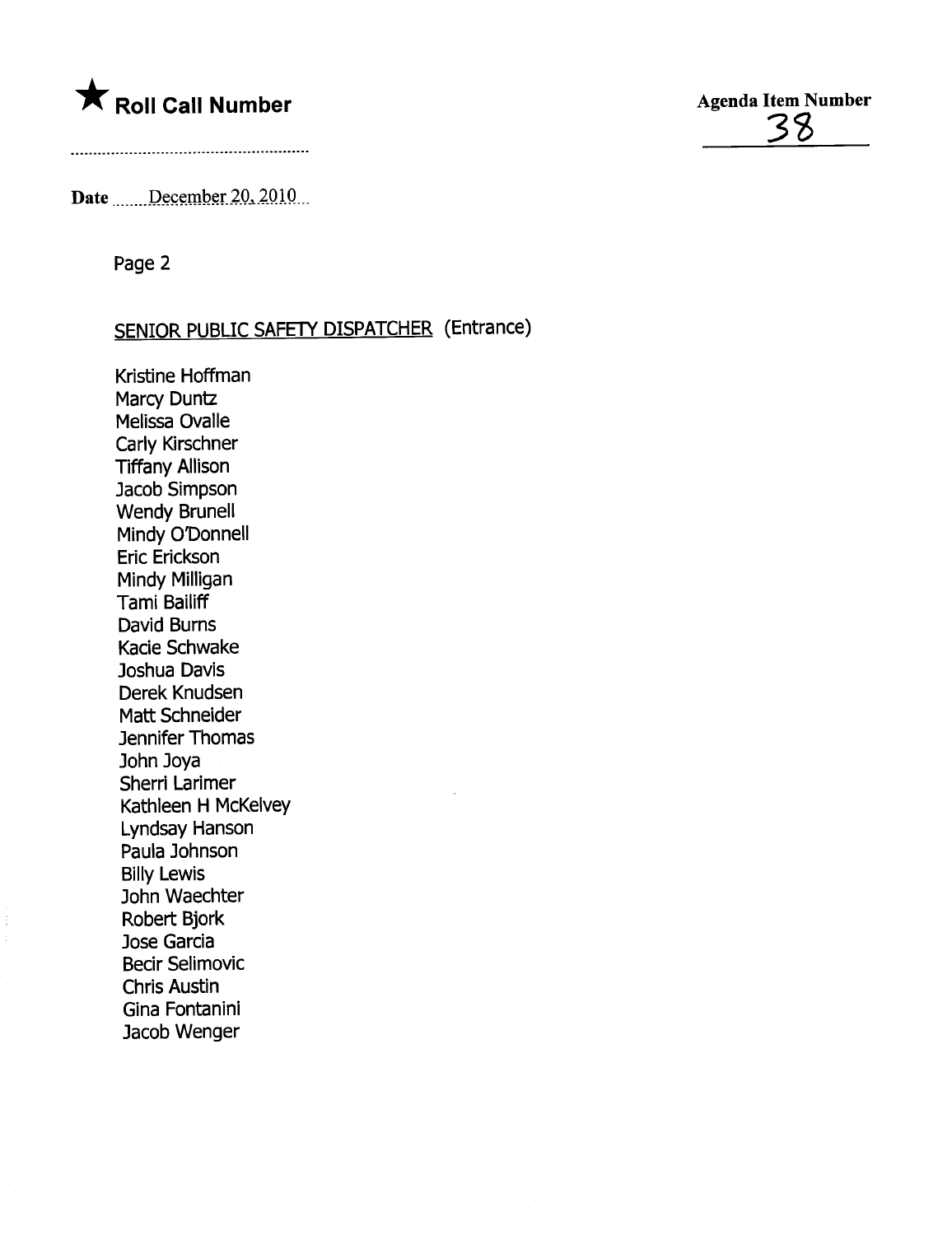# \* Roll Call Number Agenda Item Number

Date December 20, 2010

Page 3

### WRF PLANT MECHANIC (Entrance)

Andrew Hunter Anthony Keim Timothy Lane Lyle Sylvester Floyd Hesseltine David Dreier Brent Rowe Adam Frye Steve Riedemann Jason Spargo Jeff Versteegh Kirk Adams Chris Barr Thomas Briggs Jeremy Burkhart Willam Croft Sean Grandstaff John Guizzetti Dennis Miller David Moss Geoffrey Gearhart James Frye

### WRF MAINTENANCE SUPERVISOR (Entrance)

William Miller Jr. Mark Dauterive Ken Reed Wade Odegard Carl Miskimins Brian Davis Tony Henderson Claud Barringer Matthew Preston Rex Buchanan Shane Oksanen